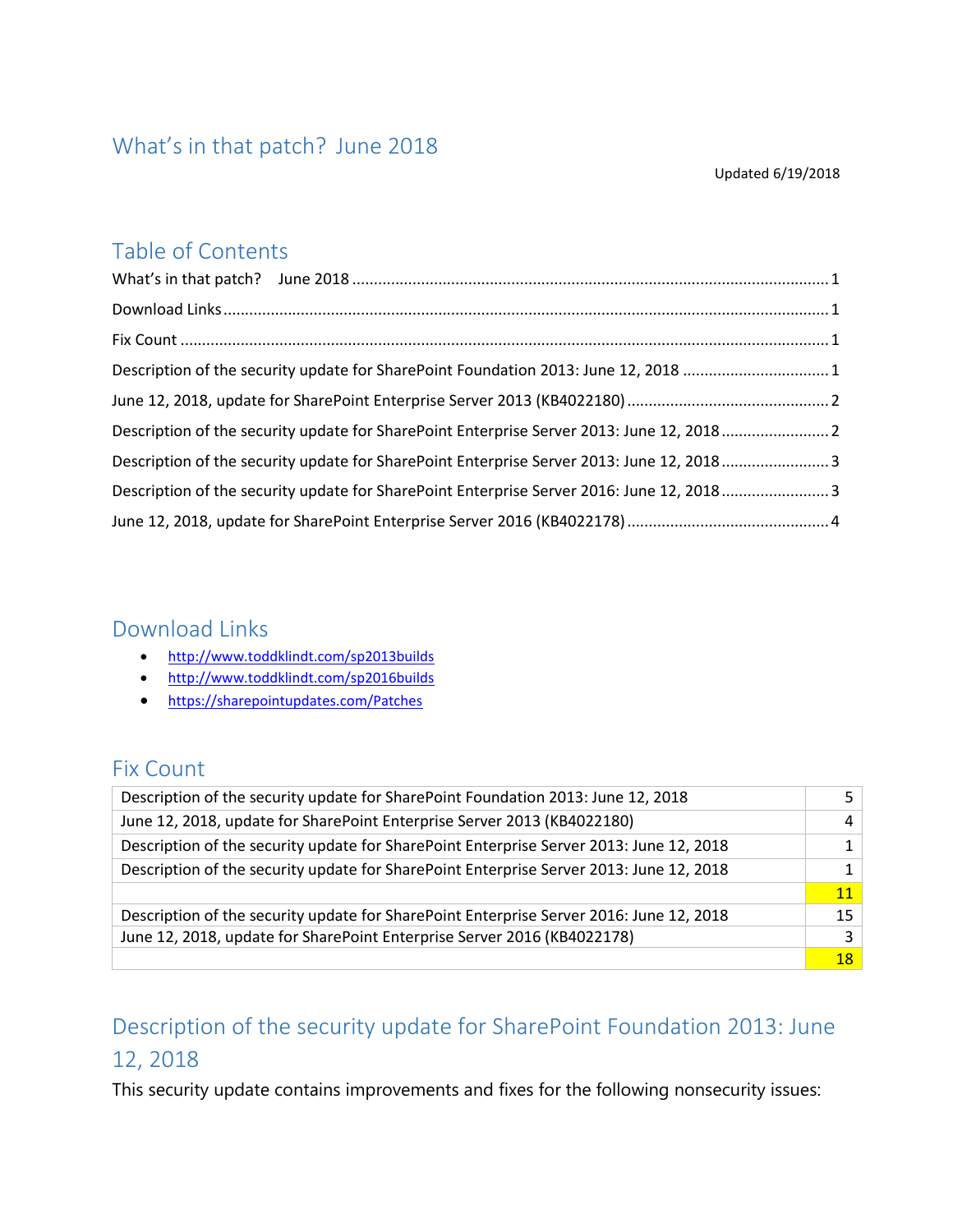- When an item is deleted from the usage analytics caches, the item is now also deleted from the analytics reporting database.
- This update fixes the following three issues that concern the SharePoint Properties Panel:
	- When you save a SharePoint properties panel with required properties for the first time, you cannot find the properties.
	- The DateTime format is assumed to *MM/DD/Y*Y.
	- The **lookup type** is set to *nil* when the label is selected.

## <span id="page-1-0"></span>June 12, 2018, update for SharePoint Enterprise Server 2013 (KB4022180)

This update fixes the following issues:

- When you run a full synchronization in the User Profile Service Application, user profile synchronization cannot synchronize values for Business Connectivity Services (BCS) custom user profile properties (multivalued).
- When you try to synchronize a custom time zone from a Business Data Connectivity (BDC) database to a User Profile Application (UPA) database, you receive the System.InvalidOperationException exception.
- When SharePoint Server 2013 consumes search from Microsoft Office 365 (hybrid search with SharePoint Server 2013 and Office 365), private groups are not returned.
- During a high query load, search may leak flow handles. When all flow handles are consumed, you receive the "**Something went wrong**" error instead of the query result.

## <span id="page-1-1"></span>Description of the security update for SharePoint Enterprise Server 2013: June 12, 2018

This security update resolves vulnerabilities in Microsoft Office that could allow remote code execution if a user opens a specially crafted Office file. To learn more about these vulnerabilities, see [Microsoft Common Vulnerabilities and Exposures ADV180015.](https://portal.msrc.microsoft.com/en-US/security-guidance/advisory/ADV180015)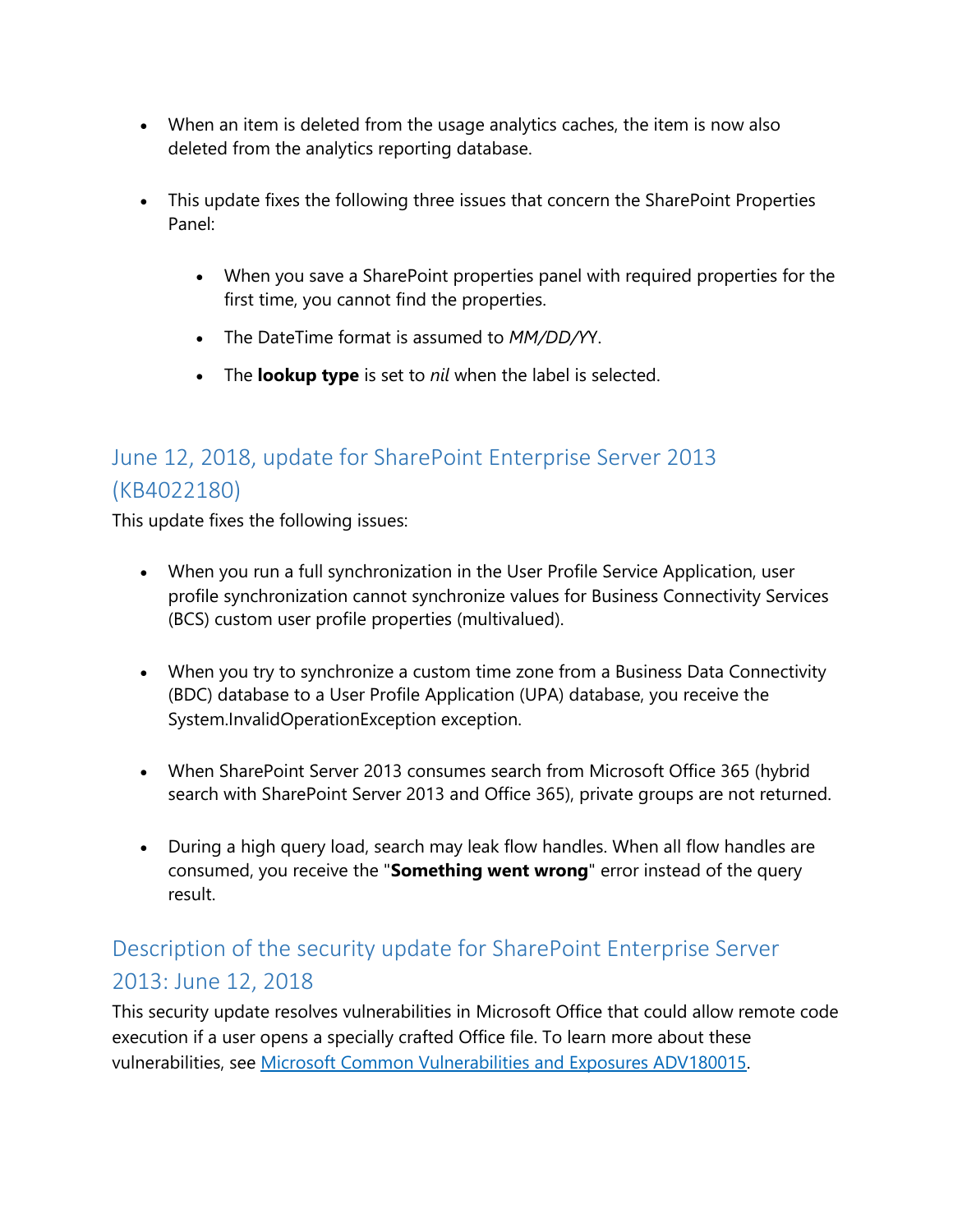# <span id="page-2-0"></span>Description of the security update for SharePoint Enterprise Server 2013: June 12, 2018

This security update resolves vulnerabilities in Microsoft Office that could allow remote code execution if a user opens a specially crafted Office file. To learn more about these vulnerabilities, see [Microsoft Common Vulnerabilities and Exposures ADV180015.](https://portal.msrc.microsoft.com/en-US/security-guidance/advisory/ADV180015)

#### <span id="page-2-1"></span>Description of the security update for SharePoint Enterprise Server 2016: June 12, 2018

This security update contains improvements and fixes for the following nonsecurity issues in SharePoint Enterprise Server 2016:

- Assume that you use the content editor web part (CEWP) to enter an incorrectly spelled word on a SharePoint page. When you publish the page, the incorrectly spelled word is not underlined, and some letters are deleted.
- Full date format uses nominative instead of genitive for month names for some regions. For example, **13 styczen** (nominative) is displayed instead of **13 stycznia** (genitive) for Polish.
- During the AD import for user profile application (UPA), default property settings are reflected for the Work Email property even if the mapping is customized.
- Cyrillic characters are not localized correctly in sites, lists, and document names on the Summary page that is created by the **Send to connections** feature.
- Some parts of attachments remain in the database even after the containing folder of the parent list item is deleted. After you install this update and the database is upgraded, subsequent folder deletions delete all parts of the attachments that are associated within the contained list items.
- When you try to synchronize a custom time zone from a Business Data Connectivity (BDC) database to a User Profile Application (UPA) database, you receive the System.InvalidOperationException exception.
- The [Move-SPSite](https://docs.microsoft.com/powershell/module/sharepoint-server/move-spsite?view=sharepoint-ps) cmdlet causes data loss if Remote BLOB Storage (RBS) is enabled.
- When you select a term from the managed metadata on a column header in order to filter a task list, you receive the following error message: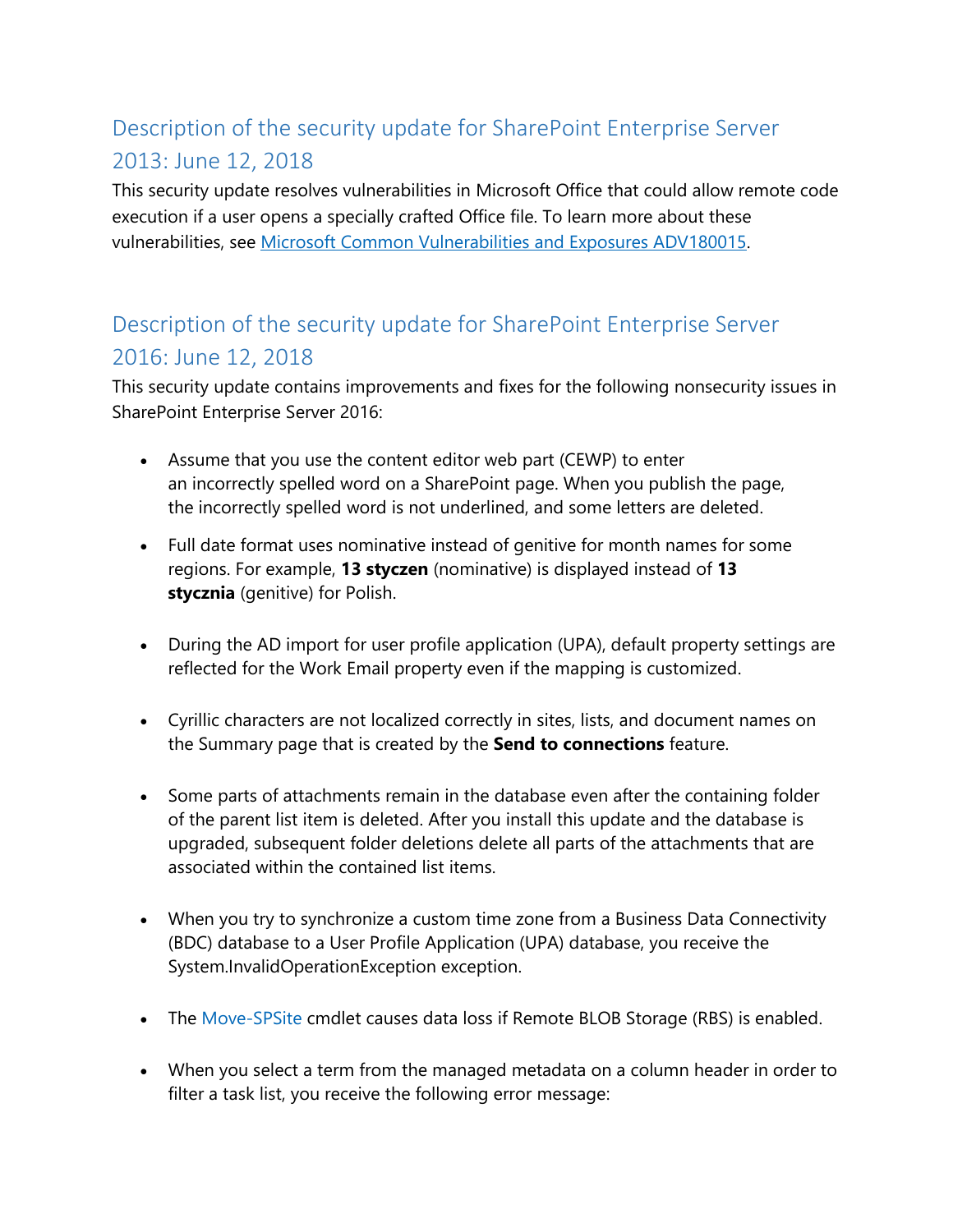There are no items to show in this view.

• The CSOM **LookupTable.Entries.Remove()** method fails and returns the error:

PJClientCallableException: CICONotCheckedOut CICONotCheckedOut.

This security update contains improvements and fixes for the following nonsecurity issues in Project Server 2016:

- It takes a long time to load tasks from a project through client-side object model (CSOM) if custom field lookup table data is also loaded.
- It takes a long time to load a project in a Project client that has a large number of long-running resource engagements.
- After the migration from Project Server 2013 to Project Server 2016 and SQL Server 2014 to SQL Server 2016, the performance of a custom SQL reporting query is slow.
- When you select multiple resource in Project Web App and select to open them in Project Professional 2016, you receive the "Undefined" error message. You *should* receive an error message that resembles the following:

Your selection exceeds the limit for the number of resources we can open at a time from Project Web App. We opened the enterprise resource pool with the supported number of resources.

- If you use the on-premises version of CSOM, the *EnterpriseResourceCostRate* classes are not available. Therefore, you cannot update resource rates.
- Even if a status manager has never touched or owned a given assignment, the Status Update History page still shows the assignment. For example, the status history in the approval center shows a status manager approved an assignment even if the status manager did not approve it.

## <span id="page-3-0"></span>June 12, 2018, update for SharePoint Enterprise Server 2016 (KB4022178)

This update includes the following improvements: